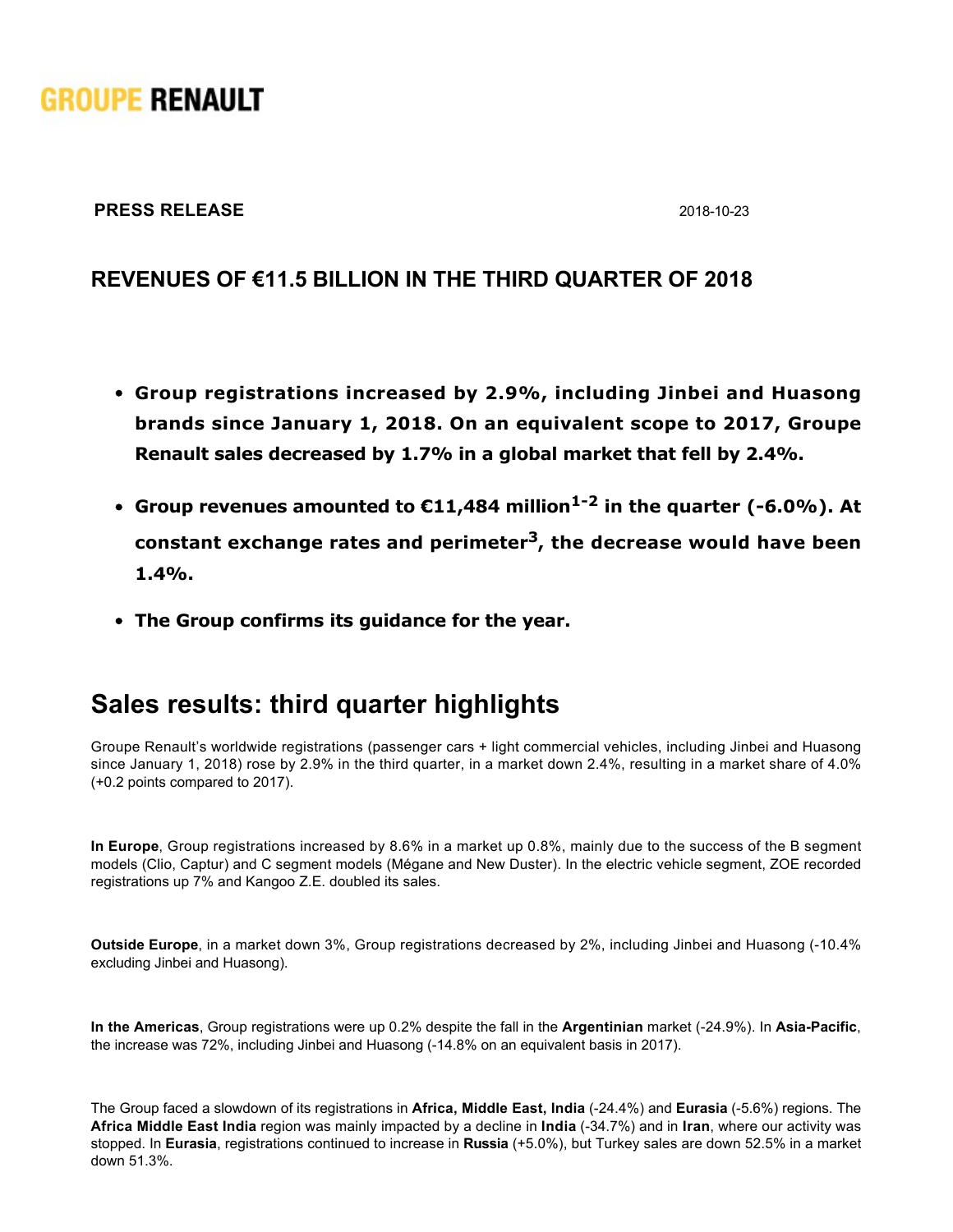### **Third quarter revenues by operating sector**

In the third quarter of 2018, Group revenues reached €11,484 million<sup>1-2</sup> (-6.0%). At constant exchange rates and perimeter $^3$ , Group revenues decreased by 1.4%.

As of January 1, 2018, the Group changed the allocation of interest rate subsidies between operating segments, with no impact on consolidated revenues. On a comparable basis, Automotive excluding AVTOVAZ revenues would have been €142 million (1.3 points) higher, offset by an equal decrease in Sales Financing revenues.

**Automotive excluding AVTOVAZ** revenues amounted to €10,057 million, down 8.4%. Beyond the negative 1.3 points effect mentioned above, revenues were negatively impacted by the sharp devaluation of the Group's main currencies (Argentinian peso, Brazilian real, Turkish lira, Russian ruble), which led to a negative currency effect of 4.0 points. The pricing policy notably implemented in these countries led to a positive price effect of 1.6 points. The volume effect weighed in at 2.6 points, mainly due to the fall in the Turkish and Argentinian markets and a destocking of the dealer network in the third quarter. Finally, the decline in our sales to partners impacted revenues by 3.3 points due to the cessation of our deliveries in Iran, lower demand for diesel engines and lower production for Nissan.

**Sales Financing (RCI Banque)** posted revenues of €800 million in the third quarter, up 31.1% compared to 2017. Excluding the impact of the accounting change mentioned above, the increase would have been 7.9%. The number of new financing contracts fell 2.5%, mainly due to lower activity in Turkey and Argentina. Average performing assets increased by 12.9% to €45.3 billion.

**AVTOVAZ** contribution to Group revenues amounted to €627 million in the quarter, down 1.1%, after taking into account a negative exchange rate effect of €79 million. At constant exchange rates, revenues would have been up 11.4%.

## **Outlook 2018**

The global market is expected to grow 2% compared to 2017 (previously +3%). The European market is expected to expand more than 1.5% (versus +1.5%) with an increase of more than 4% for France (versus +2%).

Outside Europe, Brazil is expected to grow by 10% and Russia by more than 10%. China is expected to grow by 2% (versus +5%), and India by 8%.

Within this context, Groupe Renault confirms its guidance:

- Increase Group revenues (at constant exchange rates and perimeter $^3)^*$ 

- Maintain Group operating margin above 6.0%\*
- Generate a positive Automotive operational free cash flow

\_\_\_\_\_\_\_\_\_\_\_\_\_\_\_\_\_\_\_\_\_\_\_\_\_\_\_\_\_\_\_\_\_\_\_\_\_\_\_\_\_\_\_\_\_\_\_\_\_\_\_\_\_\_\_\_\_\_\_\_\_\_\_\_\_\_\_\_\_\_\_\_\_\_\_\_\_\_\_\_\_\_\_\_\_\_\_\_\_\_\_\_\_\_\_\_\_\_\_\_\_

*<sup>1</sup> The Group has applied IFRS 15 since 1 January 2018. The implementation of this standard does not affect the comparability of the published quarterly information.*

*<sup>2</sup>Presented consolidated data do not take into account the application of the requirements of IAS 29 Financial Reporting in Hyperinflationary Economy for our business in Argentina, as the implementation of this standard has not yet been completed. This standard will be applied in our 2018 full year financials effective retroactively from January 1st, 2018.*

*<sup>3</sup>In order to analyze the change in consolidated revenues at constant perimeter and exchange rates, Groupe Renault recalculates revenues for the current year by applying the average annual exchange rates of the previous year, and*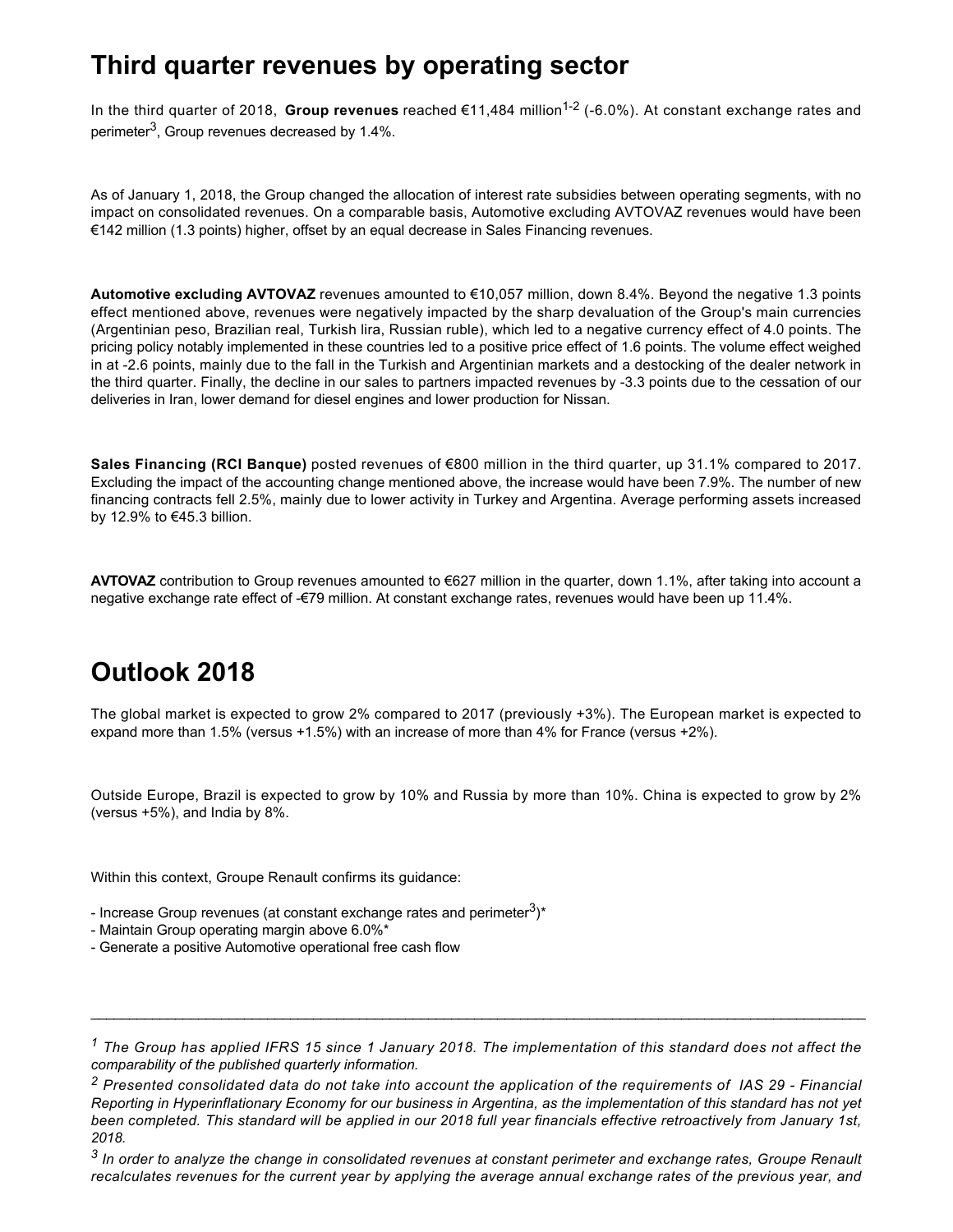#### **Groupe Renault consolidated revenues**

| (€ million)                  | 2018   | 2017   | Change<br>2018/2017 |
|------------------------------|--------|--------|---------------------|
| Q1                           |        |        |                     |
| Automotive excluding AVTOVAZ | 11,646 | 11,939 | $-2.5%$             |
| <b>Sales Financing</b>       | 793    | 621    | $+27.7%$            |
| <b>AVTOVAZ</b>               | 716    | 569    | $+25.8%$            |
| <b>Total</b>                 | 13,155 | 13,129 | $+0.2%$             |
| Q2                           |        |        |                     |
| Automotive excluding AVTOVAZ | 15,221 | 15,056 | $+1.1%$             |
| <b>Sales Financing</b>       | 820    | 630    | $+30.2%$            |
| <b>AVTOVAZ</b>               | 761    | 722    | $+5.4%$             |
| <b>Total</b>                 | 16,802 | 16,408 | $+2.4%$             |
| Q3                           |        |        |                     |
| Automotive excluding AVTOVAZ | 10,057 | 10,974 | $-8.4%$             |
| <b>Sales Financing</b>       | 800    | 610    | $+31.1%$            |
| <b>AVTOVAZ</b>               | 627    | 634    | $-1.1%$             |
| <b>Total</b>                 | 11,484 | 12,218 | $-6.0%$             |
| 9 months YTD                 |        |        |                     |
| Automotive excluding AVTOVAZ | 36,924 | 37,969 | $-2.8%$             |
| Sales Financing              | 2,413  | 1,861  | $+29.7%$            |
| <b>AVTOVAZ</b>               | 2,104  | 1,925  | $+9.3%$             |
| <b>Total</b>                 | 41,441 | 41,755 | $-0.8%$             |

*recalculates revenues for the current year by applying the average annual exchange rates of the previous year, and*

#### **Total Group's registrations PC+LCV by region**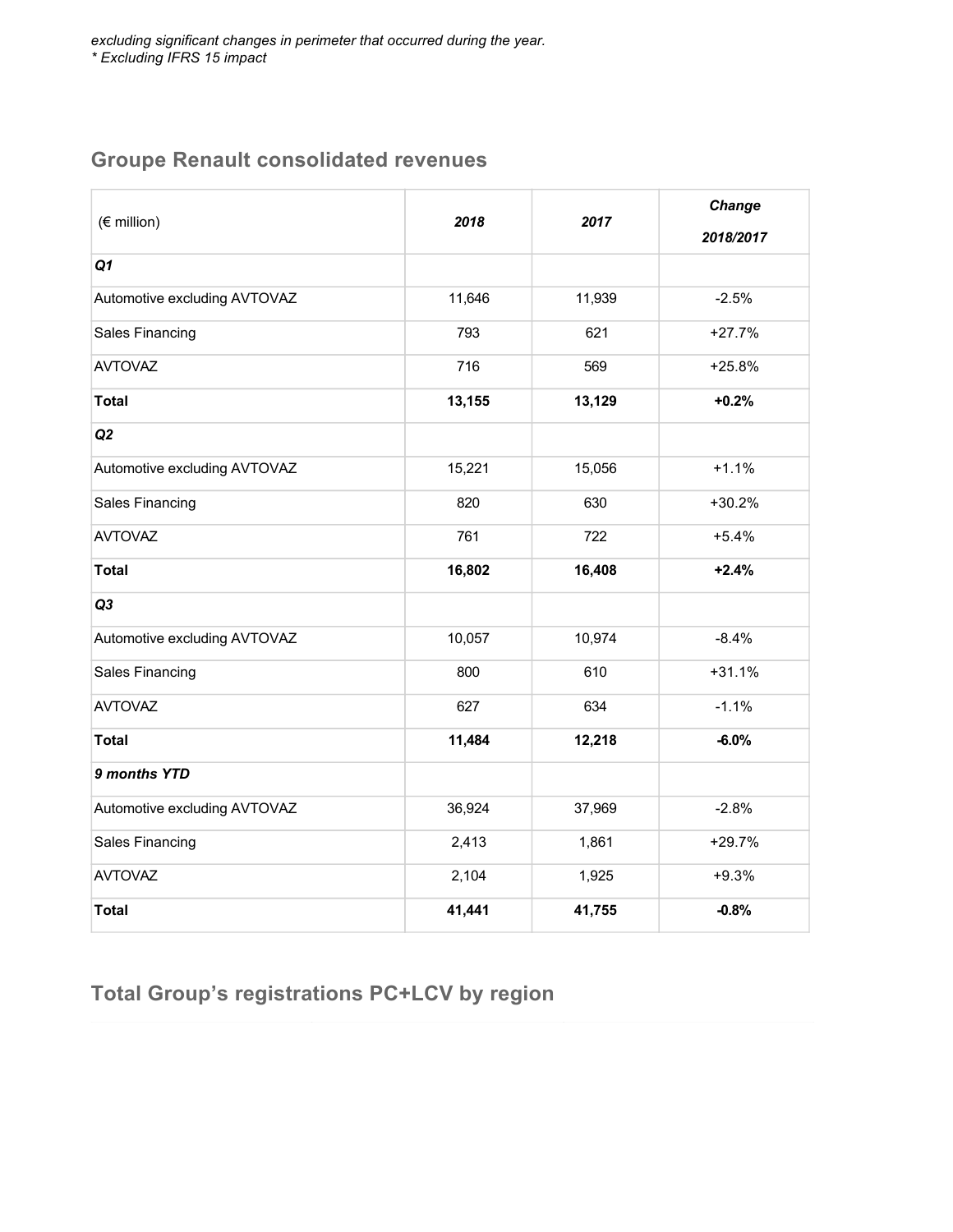|                                   | Q <sub>3</sub> |         |          | <b>Ytd end of September</b> |           |          |
|-----------------------------------|----------------|---------|----------|-----------------------------|-----------|----------|
|                                   | 2018           | 2017    | % var.   | 2018                        | 2017      | $%$ var. |
| France                            | 142,320        | 130,896 | 8.7%     | 531,536                     | 498,898   | 6.5%     |
| Europe (Excl France)              | 289,332        | 266,490 | 8.6%     | 971,200                     | 924,046   | 5.1%     |
| <b>France + Europe Total</b>      | 431,652        | 397,386 | 8.6%     | 1,502,736                   | 1,422,944 | 5.6%     |
| Africa Middle East India          | 97,101         | 128,503 | $-24.4%$ | 348,544                     | 380,234   | $-8.3%$  |
| Eurasia                           | 174,710        | 185,153 | $-5.6%$  | 546,469                     | 508,204   | 7.5%     |
| Americas                          | 110,709        | 110,523 | 0.2%     | 325,074                     | 292,115   | 11.3%    |
| Asia Pacific                      | 77,367         | 44,981  | 72.0%    | 247,695                     | 145,446   | 70.3%    |
| <b>Total Excl France + Europe</b> | 459,887        | 469,160 | $-2.0%$  | 1,467,782                   | 1,325,999 | 10.7%    |
| World                             | 891,539        | 866,546 | 2.9%     | 2,970,518                   | 2,748,943 | 8.1%     |

### **Total registrations by brand**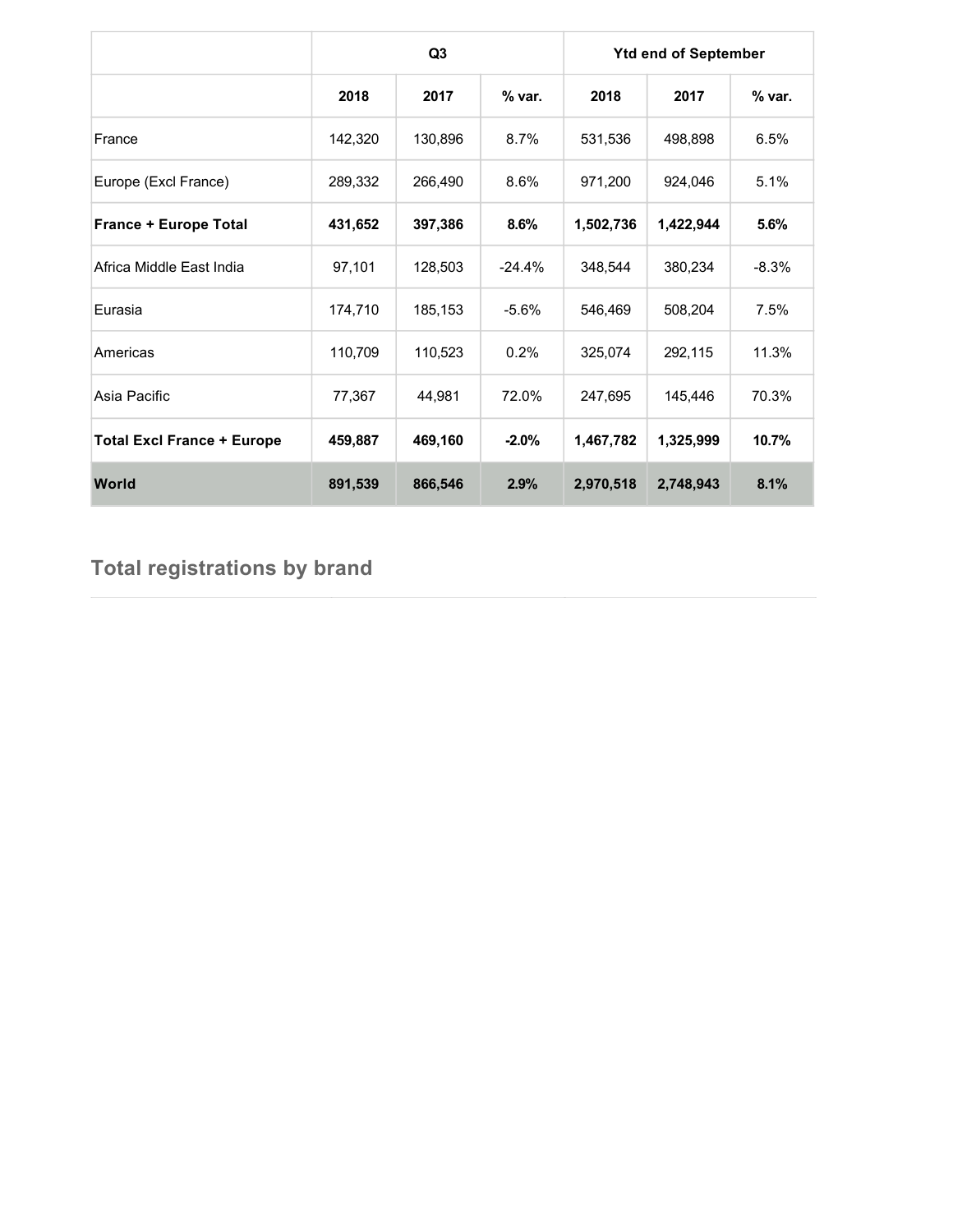|                               | Q3      |         | <b>Ytd end of September</b> |           |           |          |
|-------------------------------|---------|---------|-----------------------------|-----------|-----------|----------|
|                               | 2018    | 2017    | % var                       | 2018      | 2017      | % var    |
| <b>RENAULT</b>                |         |         |                             |           |           |          |
| PC                            | 491,705 | 516,394 | $-4.8%$                     | 1,667,030 | 1,660,735 | 0.4%     |
| LCV                           | 86,823  | 89,598  | $-3.1%$                     | 301,305   | 291,145   | 3.5%     |
| <b>PC+LCV</b>                 | 578,528 | 605,992 | $-4.5%$                     | 1,968,335 | 1,951,880 | 0.8%     |
| <b>RENAULT SAMSUNG MOTORS</b> |         |         |                             |           |           |          |
| PC                            | 20,218  | 22,137  | $-8.7%$                     | 58,798    | 74,913    | $-21.5%$ |
| <b>DACIA</b>                  |         |         |                             |           |           |          |
| PC                            | 141,694 | 140,918 | 0.6%                        | 496,857   | 451,569   | 10.0%    |
| LCV                           | 10,387  | 10,018  | 3.7%                        | 33,439    | 32,730    | 2.2%     |
| <b>PC+LCV</b>                 | 152,081 | 150,936 | 0.8%                        | 530,296   | 484,299   | 9.5%     |
| <b>LADA</b>                   |         |         |                             |           |           |          |
| PC                            | 97,103  | 85,331  | 13.8%                       | 276,842   | 230,163   | 20.3%    |
| LCV                           | 3,185   | 2,150   | 48.1%                       | 9,919     | 7,688     | 29.0%    |
| <b>PC+LCV</b>                 | 100,288 | 87,481  | 14.6%                       | 286,761   | 237,851   | 20.6%    |
| <b>ALPINE</b>                 |         |         |                             |           |           |          |
| <b>PC</b>                     | 751     |         |                             | 1,388     |           |          |
| <b>JINBEI&amp;HUASONG</b>     |         |         |                             |           |           |          |
| PC                            | 1,892   |         |                             | 10,549    |           |          |
| LCV                           | 37,781  |         |                             | 114,391   |           |          |
| <b>PC+LCV</b>                 | 39,673  |         |                             | 124,940   |           |          |
| <b>GROUPE RENAULT</b>         |         |         |                             |           |           |          |
| PC                            | 753,363 | 764,780 | $-1.5%$                     | 2,511,464 | 2,417,380 | 3.9%     |
| LCV                           | 138,176 | 101,766 | 35.8%                       | 459,054   | 331,563   | 38.5%    |
| <b>PC+LCV</b>                 | 891,539 | 866,546 | 2.9%                        | 2,970,518 | 2,748,943 | 8.1%     |

**Groupe Renault's top fifteen markets year-to-date september 2018**